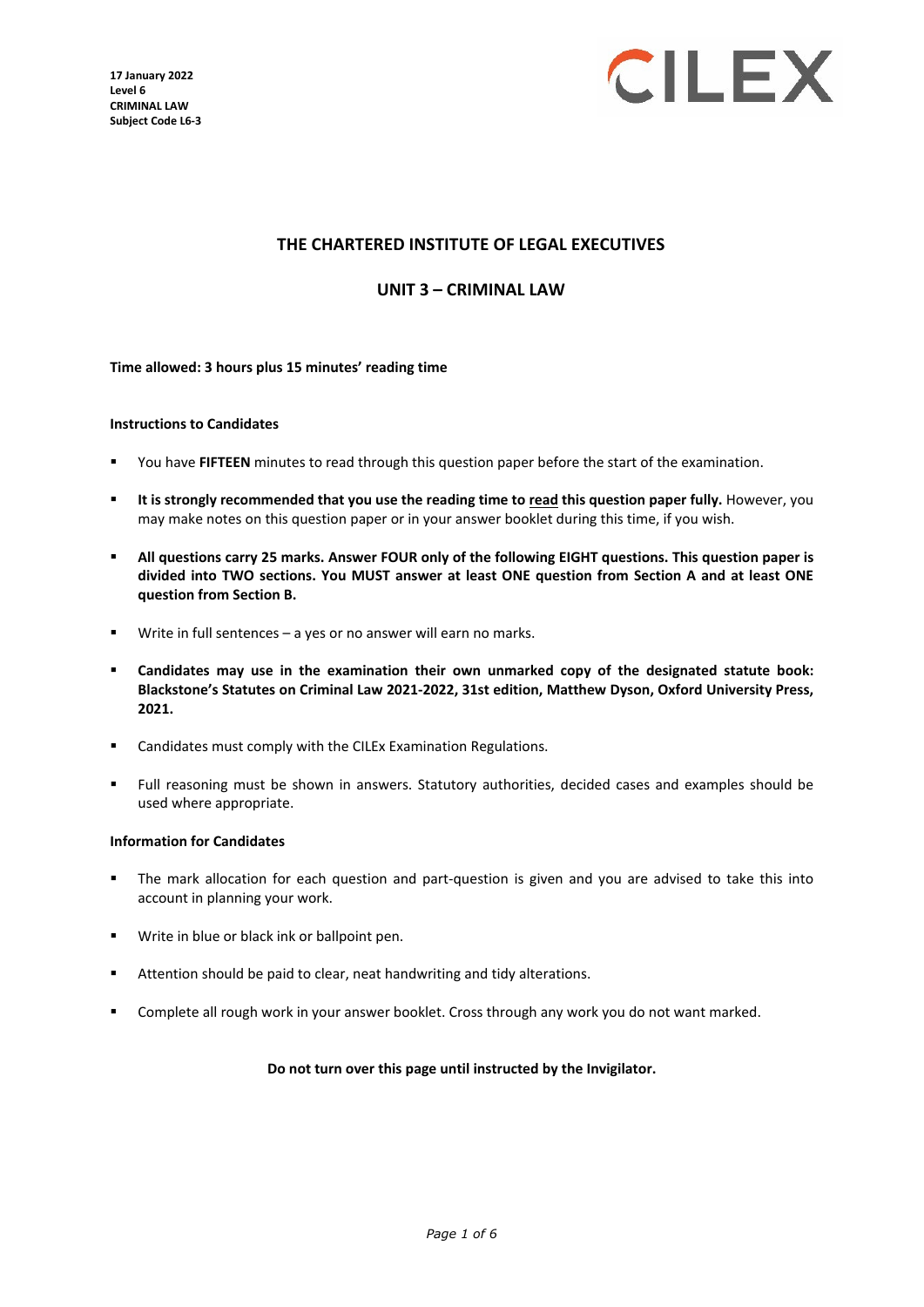### **SECTION A**

## **(Answer at least one question from this section)**

1. The law is confusing and unsatisfactory in respect of defences affecting the *Mens Rea.*

Critically evaluate the above statement in relation to the defences of insanity, automatism and diminished responsibility (as amended by the Coroners and Justice Act 2009).

## *(25 marks)*

2. (a) Critically evaluate the arguments for and against imposing strict liability on an individual.

### *(15 marks)*

(b) Critically evaluate whether the doctrine of transferred malice has limited application and no longer serves any useful purpose.

> *(10 marks) (Total: 25 marks)*

3. Critically evaluate the grounds upon which liability for failing to act will be imposed in criminal law.

*(25 marks)*

4. The introduction of the defence of loss of control by the Coroners and Justice Act 2009, to replace the old defence of provocation, has clarified the law in relation to voluntary manslaughter.

Critically evaluate the above statement.

*(25 marks)*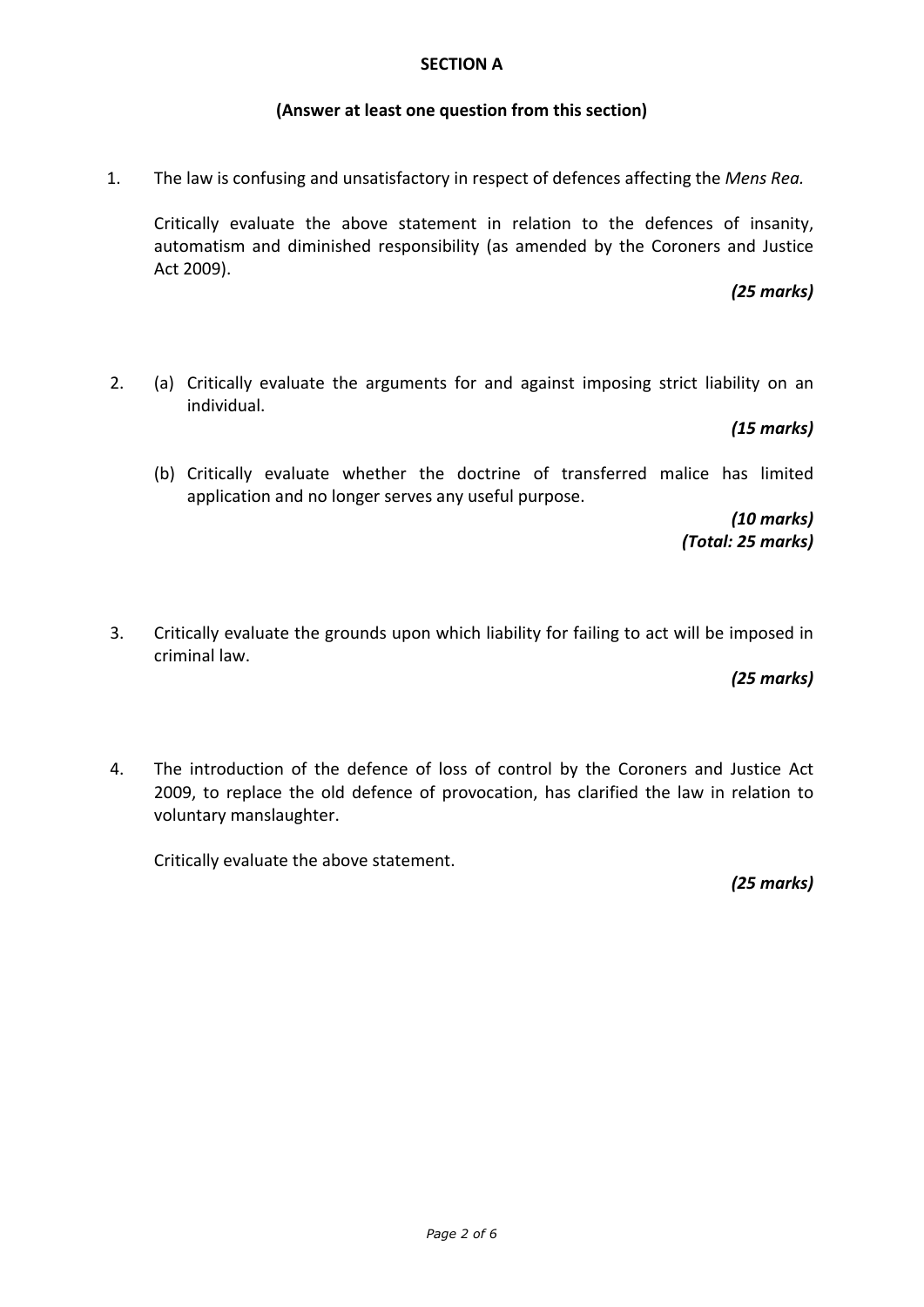# **SECTION B (Answer at least one question from this section)**

# **Question 1**

(a) The day after she had been paid, Sophie checked her bank account and could see that she had been overpaid by £100. She was going to inform her line manager about the mistake and offer to pay it back, but then decided that she deserved a bonus, so she kept the money and used it to treat herself to a new pair of shoes and some make-up.

On her way home from work, Sophie called into the local supermarket. She bought a bottle of wine, using the self-service till to pay. Alongside the till was a display stand containing magazines. Sophie assumed that the magazines were free, so she took one. The magazine did, in fact, cost £3.99.

Advise Sophie of her potential criminal liability together with any defences that may be available to her.

# *(13 marks)*

(b) Niall was saving up to buy a motorbike. He decided to do some extra work at weekends to boost his savings. He started doing odd jobs at a local sheltered housing complex. One day, while he was working in the garden, he began chatting to one of the residents, Martha.

Martha was very forgetful and frail. She didn't have any family, so Niall offered to do her food shopping and to run errands for her. Niall told her that he was saving up to buy a motorbike and was doing odd jobs to earn money. Niall was hoping that Martha would give him some money to boost his savings.

One day, when Niall returned from doing Martha's shopping, she gave Niall £500 in cash, to thank him for helping her so much. Niall knew that Martha wasn't short of money, so he accepted the money.

Advise Niall of his potential criminal Liability together with any defences that may be available to him.

*(12 marks)*

*(Total: 25 marks)*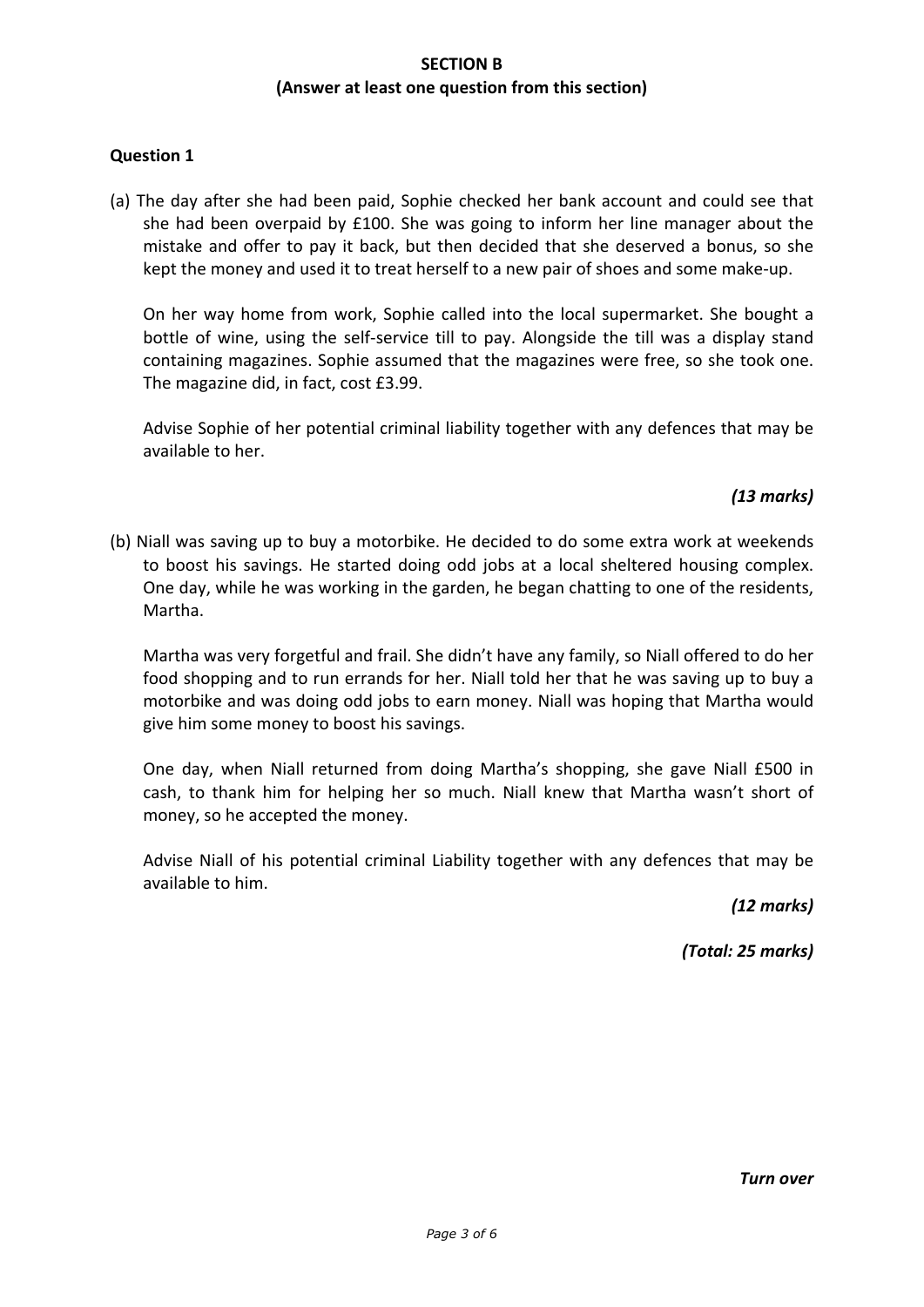# **Question 2**

Julia and Patrick have lived together for 12 years. When he is sober, Patrick is a loving partner, but when he has been drinking alcohol, he takes pleasure in mentally and verbally abusing Julia.

Recently, when Patrick came home from the pub, he was very drunk. He immediately started verbally abusing Julia and calling her insulting names.

Julia walked away from Patrick into the kitchen, but he followed her and kept on verbally abusing her. He tried to grab Julia's arm, but she turned and pushed him away. He stumbled, regained his balance and then punched her very forcefully in the face.

Julia slipped, lost her footing and fell to the floor, banging her head on the corner of the table and on the floor as she fell.

Patrick could see blood pooling on the floor and knew that Julia was seriously injured. He fled from the house in panic.

Patrick ran into the road and was almost hit by a car being driven by Geoff. Patrick tripped and fell onto the road but was not visibly injured. Geoff called the police and an ambulance.

The paramedics tried to get Patrick into the ambulance, but he was flailing his arms around and almost hit Tori, the paramedic, to the face. Tori stepped back and Patrick put his face close to hers and aggressively told her that he hadn't finished with her yet. Patrick looked so angry that Tori was scared that he was going to hit her.

A second ambulance had arrived on the scene. The paramedics went into the house to check if there was anyone inside, but it was too late, Julia was already dead.

Advise Patrick on his potential criminal liability together with any defences that may be available to him.

**[NOTE TO CANDIDATES: Do NOT consider any potential offences that may have been committed by Julia or Geoff.]**

*(25 marks)*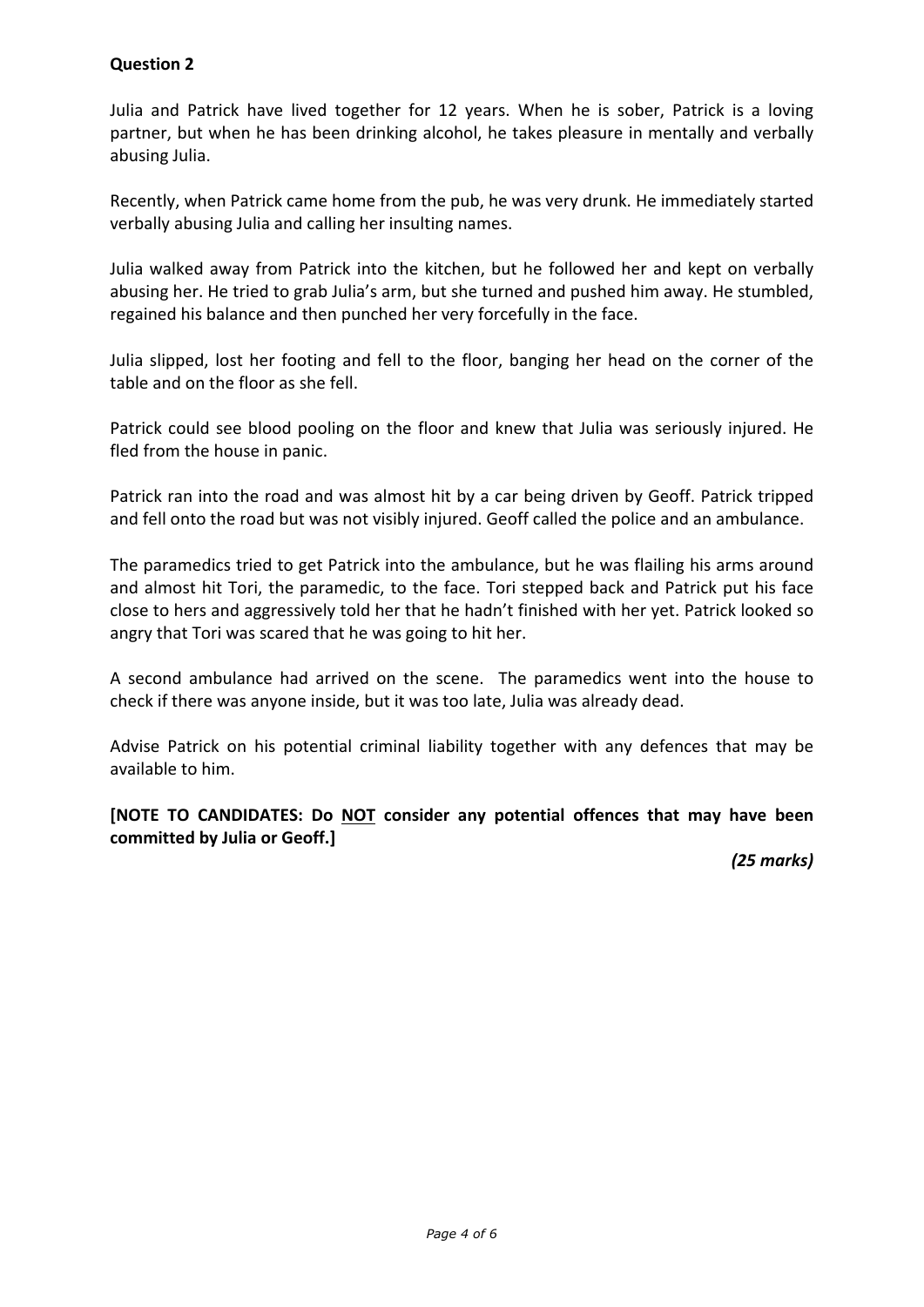Fiona and Aaron went to the local pub for a couple of drinks.

After buying their drinks, they chose seats near the door. As time went on, the pub became very busy. They both wanted drugs but couldn't afford to buy any.

Aaron watched as a man put his wallet in his jacket pocket, which he then hung on the coat rack. Without any warning, Aaron then took Fiona's hand and they got up and walked towards the door.

Aaron took the jacket from the coat rack, and they left the pub. When they were outside, Aaron put the jacket on. They walked a short distance from the pub and decided to check the pockets of the jacket, to see if there was any money inside.

Inside a pocket they found a wallet, containing a small amount of money, and a bunch of keys.

Fiona and Aaron found the owner's address in the wallet and decided to go to his house. They went to the taxi rank, got into a taxi and gave the driver the address that was in the wallet.

Before they got to the address, Fiona and Aaron realised that they did not have enough money to pay the fare. They continued with the journey and when they were quite close to the address, and the taxi was stationary in traffic lights, they got out of the taxi and ran off without paying.

They used the keys to enter the house and had a look to see if there was anything that they could steal to sell for money to buy drugs. They found a laptop and an iPad. They decided to leave the house at that point, with the items, in case the owner returned and caught them. Aaron kept the jacket.

The next day, Fiona went to Bart's second-hand shop to try and sell the laptop and iPad to him. Bart asked Fiona if the items were stolen, and Fiona assured Bart that the items belonged to her. Bart bought the items and paid Fiona in cash.

Advise Fiona and Aaron of their potential criminal liability.

# **[NOTE TO CANDIDATES: Do NOT consider any potential defences that may be available to Fiona and Aaron.]**

*(25 marks)*